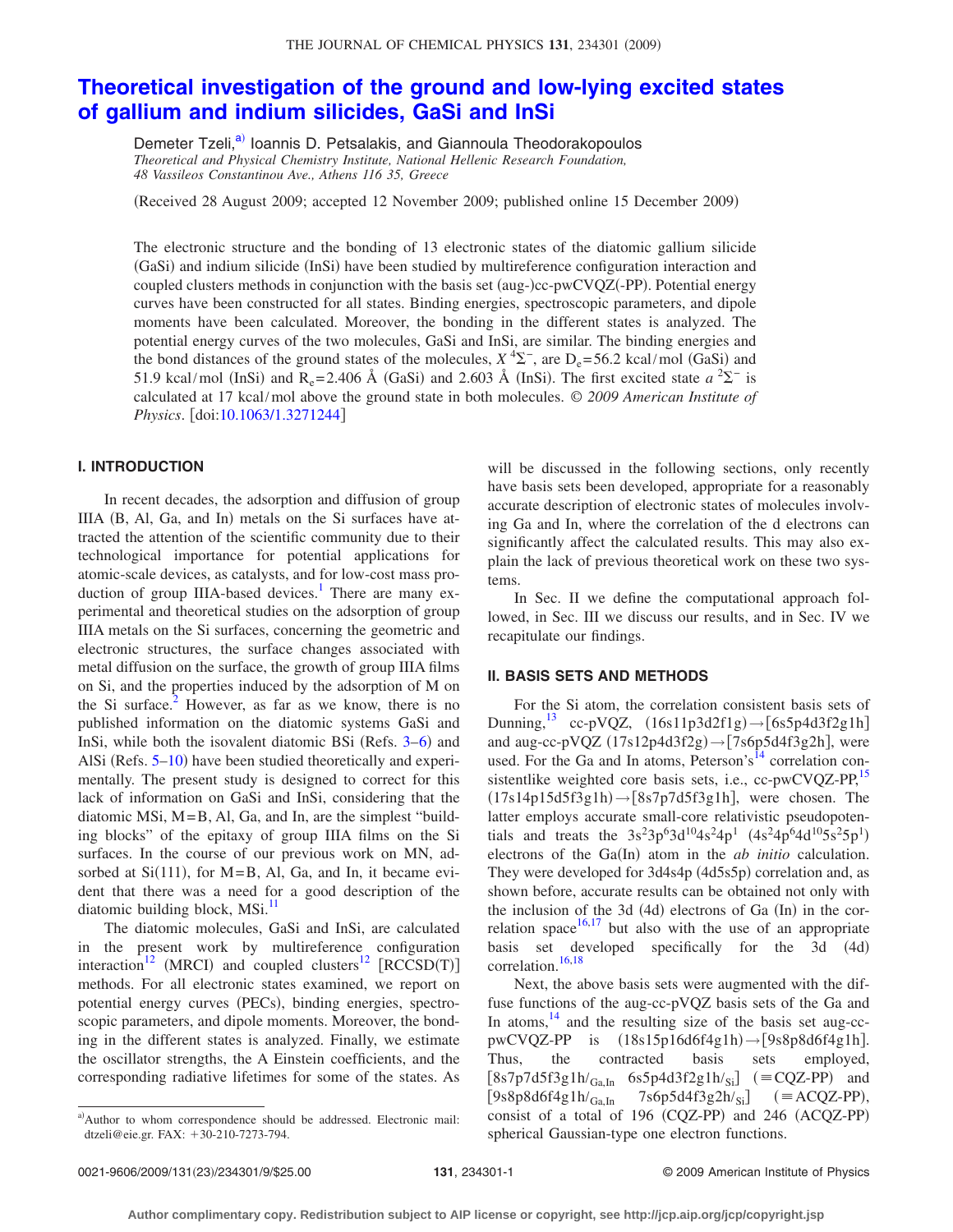<span id="page-1-0"></span>TABLE I. MRCI $(+Q)/\text{aug-cc-pwCVQZ-PP}_{Ga,In}$ , aug-cc-pVQZ<sub>Si</sub> atomic separation energies (in eV) of Ga, In, and Si atoms.

|                    |       | Ga    |       | In.                                                                                                                                                                                                                                                                                       | Si    |       |                    |  |
|--------------------|-------|-------|-------|-------------------------------------------------------------------------------------------------------------------------------------------------------------------------------------------------------------------------------------------------------------------------------------------|-------|-------|--------------------|--|
| Method             |       |       |       | ${}^{2}\text{S} \leftarrow a$ ${}^{2}\text{P}$ $b$ ${}^{2}\text{P} \leftarrow a$ ${}^{2}\text{P}$ ${}^{2}\text{S} \leftarrow a$ ${}^{2}\text{P}$ $b$ ${}^{2}\text{P} \leftarrow a$ ${}^{2}\text{P}$ ${}^{1}\text{D} \leftarrow {}^{3}\text{P}$ ${}^{1}\text{S} \leftarrow {}^{3}\text{P}$ |       |       | $5S \leftarrow 3P$ |  |
| <b>MRCI</b>        | 2.908 | 3.894 | 2.720 | 3.620                                                                                                                                                                                                                                                                                     | 0.772 | 1.883 | 3.861              |  |
| $MRCI + O$         | 2.989 | 3.998 | 2.779 | 3.703                                                                                                                                                                                                                                                                                     | 0.726 | 1.878 | 3.958              |  |
| Expt. <sup>a</sup> | 3.005 | 4.038 | 2.839 | 3.787                                                                                                                                                                                                                                                                                     | 0.762 | 1.890 | 4.113              |  |

 $a^2$ Reference [24,](#page-8-19) M<sub>J</sub>—averaged experimental value.

The MRCI method was employed for the present theoretical study. At first, a complete active space self-consistent field (CASSCF) calculation was carried out by allotting the seven "valence" electrons to eight valence orbitals (one  $4s(5s)[3s] +$  three  $4p(5p)[3p]$  on  $Ga(In)[Si]$ ). However, at the MRCI level the Ga(In)  $3d^{10}(4d^{10})$  electrons were also included in the correlation space. Thus, the  $3d^{10}4s^24p^1$  $(4d^{10}5s^25p^1)$  electrons of the Ga (In) atom and the  $3s^23p^2$ electrons of Si were correlated. The MRCI spaces range from  $88 \times 10^6$  (<sup>2</sup>II) to  $521 \times 10^6$  (<sup>2</sup> $\Delta$ ) CFs. By applying the internal contraction approximation, $19$  the size of the CI spaces is reduced by more than an order of magnitude, thus making the computations tractable.

The restricted coupled cluster+ singles+ doubles + perturbative triples [RCCSD(T)] single reference method was also employed for the  $X^{4}\Sigma^{-}$  and  $1^{2}\Pi$  states to confirm the MRCI results. In all RCCSD(T), the  $3s^23p^2$  electrons of Si and the  $3d^{10}4s^24p^1$  ( $4d^{10}5s^25p^1$ ) electrons of the Ga (In) atom were correlated. In order to evaluate our RCCSD(T), which is a single reference method, we checked the single  $(t_1)$  and the double  $(t_2)$  amplitudes<sup>12</sup> and the  $T_1$  diagnostic because large amplitudes<sup>20</sup> and the  $T_1$  diagnostic<sup>21</sup> usually can be thought of as an indicator of a multireference state. We found that in all calculations of the present work the  $t_1$ and  $t_2$  amplitudes were very small. In most cases, they were smaller than 0.05. Only in a few calculations on the  $1<sup>2</sup>\Pi$ state the largest  $t_2$  was about 0.1. Moreover, the  $T_1$  diagnostic is about 0.02 or less in all calculations. These small values of  $t_1$  and  $t_2$  amplitudes and  $T_1$  diagnostic indicate that the single reference RCCSD(T) method is an appropriate method for the calculated states. $<sup>2</sup>$ </sup>

All calculations were done under  $C_{2v}$  symmetry constraints; however, the CASSCF wave functions possess correct angular momentum symmetry, i.e.,  $|\Lambda| = O(\Sigma^{\pm})$ , 1 (II), 2 ( $\Delta$ ). This means that  $\Pi$  states are linear combinations of B<sub>1</sub> and  $B_2$  symmetries,  $\Delta$  combinations of  $A_1$  and  $A_2$  symmetries, whereas  $\Sigma^+$  and  $\Sigma^-$  correspond to  $A_1$  and  $A_2$  species, respectively. Of course, MRCI wavefunctions do not display, in general, pure spatial angular momentum symmetry, but  $A_1$ corresponds to  $\Sigma^+$  or  $\Delta$ ,  $A_2$  to  $\Sigma^-$  or  $\Delta$ , and  $B_1$  (or  $B_2$ ) to  $\Pi$ states.

Finally, due to the relatively large number of correlated electrons (17), we encountered significant size nonextensivity effects: on the average, about  $18 \text{ m}E_h$  at the MRCI level which reduces to about 7  $mE<sub>h</sub>$  by including the Davidson correction<sup>22</sup> for unlinked clusters. Only for the  ${}^{6}$  $\Pi$  state, the size nonextensivity effects are smaller, namely,  $9(3)$  m $E_h$  at the MRCI(MRCI+Q) level of theory.

All calculations were carried out with the MOLPRO (Ref. [23](#page-8-18)) suite of codes.

#### **III. RESULTS AND DISCUSSION**

Table [I](#page-1-0) records the energy separation at  $MRCI(+Q)/aug-cc-pVQZ_{Si}$ aug-cc-pwCVQZ- $PP_{GaIn}$ ,  $($  = ACQZ-PP) level of theory of the first four states of the Si atom and the first three states of the Ga and In atoms. As can been seen, the values are in very good agreement with the experimental transition energies.<sup>2</sup>

The ground states of  $Ga/In(^{2}P)$  and  $Si(^{3}P)$  give rise to a total of 12 molecular GaSi (InSi)  $2S+1\Lambda$  states, namely,  $^{2S+1}(\Delta[1], \Pi[2], \Sigma[3])$  with  $2S+1=2$  and 4. All 12 states have been calculated here as well as the lowest sextet which correlates with  $Ga/In(^{2}P)$  and  $Si(^{5}S)$ .

Table [II](#page-2-0) (for electronic states of GaSi) and III (for electronic states of InSi) list the total energies (E) at the potential energy minimum, equilibrium distances (Re), dissociation energies  $(D_e)$  with respect to the ground state atoms, Mulliken charges on  $M(q_M)$ , spectroscopic parameters (harmonic frequencies and anharmonic corrections  $\omega_{\rm e}$ ,  $\omega_{\rm e}$ <sub>x<sub>e</sub>, ro-</sub> tational vibrational couplings  $\alpha_e$ , and centrifugal distortions  $\overline{D}_e$ ), dipole moments ( $\mu$ ), and energy gaps ( $T_e$ ) at the MRCI,  $MRCI + Q$ , and  $RCCSD(T)$  levels of theory. Table [IV](#page-5-0) presents the atomic Mulliken populations for the 4s4p(5s5p)[3s3p] orbitals of Ga(In)[Si] atoms and leading configurations of the calculated bound states of GaSi and InSi. In the MRCI leading configurations, the molecular  $\sigma$ ,  $\pi$ , and  $\delta$  orbitals are referred to as the correlated  $3d^{10}4s^24p^1(4d^{10}5s^25p^1)[3s^23p^2]$  electrons of the Ga(In)[Si] atoms. Figures [1](#page-3-0) and [2](#page-3-1) display the PECs of the 13 states calculated at the MRCI/CQZ-PP and the atomic limits are given in their insets. Figure [3](#page-3-2) shows the relative energies of the molecular states of the MSi molecules, M=B, Al, Ga, and In. The data for the BSi (Ref. [3](#page-8-2)) and AlSi (Ref. [9](#page-8-20)) molecules were calculated previously by Ornellas and Iwata at the MRCI/cc-pVQZ level of theory. In what follows, we analyze the states of both GaSi and InSi molecules in groups according to their relative energy ordering.

### **A.** *X* **<sup>4</sup> −**

As was also reported for the BSi (Refs. [3,](#page-8-2) [5,](#page-8-4) and [6](#page-8-3)) and AlSi (Refs.  $5-10$  $5-10$ ) molecules, the ground states of GaSi and InSi are of  ${}^{4}\Sigma^{-}$  symmetry. The  $X \, {}^{4}\Sigma^{-}$  states correlate with the ground state atoms  $Ga/In(^{2}P; M=0) + Si(^{3}P; M=0)$ , maintaining this character at all internuclear distances calculated.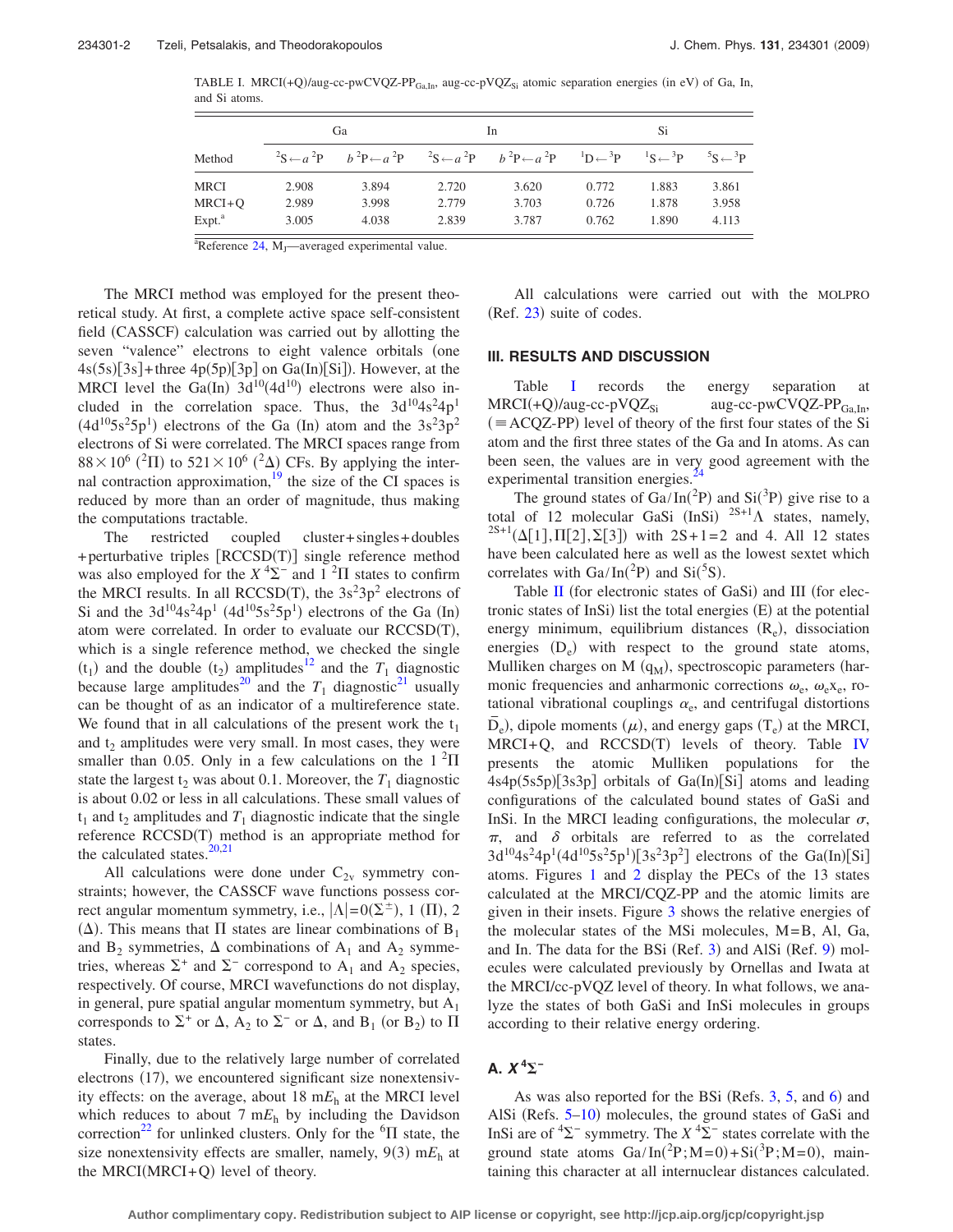<span id="page-2-0"></span>TABLE II. Absolute energies E (hartrees), bond lengths R<sub>e</sub> (Å), binding energies D<sub>e</sub> (kcal/mol), harmonic frequencies and anharmonic corrections  $\omega_c$ ,  $\omega_c x_e$ cm<sup>-1</sup>), rotational vibrational couplings  $\alpha_e$  (cm<sup>-1</sup>), centrifugal distortions  $\overline{D}_e$  (cm<sup>-1</sup>), Mulliken charges on the gallium q<sub>Ga</sub>, dipole moments  $\mu$  (debye), and  $(\text{c} \to \text{c} \to \text{c} \to \text{c} \to \text{c} \to \text{c} \to \text{c$ energy differences  $T_e$  (kcal/mol) of the gallium silicide, GaSi, at MRCI, MRCI+Q, and RCCSD(T)/cc-pwCVQZ-PP<sub>Ga</sub> cc-pVQZ<sub>Si</sub> (CQZ-PP) and aug-cc-pwCVQZ-PP<sub>Ga</sub> aug-cc-pVQZ<sub>Si</sub> (ACQZ-PP) levels of theory.

| <b>State</b>          | Method <sup>a</sup> | $-E(547.)$ | $\rm R_e$ | $\mathbf{D}_{\rm e}$ | $\omega_{\rm e}$ | $\omega_{\rm e}$ X <sub>e</sub> | $\alpha_{\rm e}(10^{-4})$ | $\bar{D}_{\rm e}$<br>$(10^{-7})$ | $q_{Ga}$ | $\langle \mu \rangle^{\rm b}$ | $\mu_{\text{FF}}^{\phantom{\text{b}}\text{b}}$ | $\rm T_e$ |
|-----------------------|---------------------|------------|-----------|----------------------|------------------|---------------------------------|---------------------------|----------------------------------|----------|-------------------------------|------------------------------------------------|-----------|
| $X^{4}\Sigma^{-}$     | MRCI/CQZ-PP         | 0.810 065  | 2.4058    | 54.78                | 313.4            | 1.26                            | 8.56                      | 1.28                             | 0.14     | 1.19                          | 1.28                                           | 0.0       |
|                       | MRCI+Q/CQZ-PP       | 0.853 74   | 2.406     | 56.0                 | 312.9            | 1.27                            | 8.56                      | 1.28                             |          |                               | 1.33                                           | $0.0\,$   |
|                       | RCCSD(T)/CQZ-PP     | 0.873 917  | 2.4069    | 55.17                | 306.8            | 1.14                            | 8.79                      | 1.33                             |          |                               | 1.37                                           | 0.0       |
|                       | MRCI/ACQZ-PP        | 0.810 582  | 2.4059    | 54.92                | 313.1            | 1.27                            | 8.58                      | 1.28                             | 0.15     | 1.18                          | 1.27                                           | $0.0\,$   |
|                       | MRCI+Q/ACQZ-PP      | 0.854 33   | 2.406     | 56.2                 | 312.5            | 1.28                            | 8.60                      | 1.28                             |          |                               | 1.32                                           | $0.0\,$   |
|                       | RCCSD(T)/ACQZ-PP    | 0.874 589  | 2.4072    | 55.39                | 306.1            | 1.15                            | 8.86                      | 1.33                             |          |                               | 1.37                                           | $0.0\,$   |
| $a^2\Sigma^-$         | MRCI/CQZ-PP         | 0.782 225  | 2.3914    | 37.31                | 320.8            | 1.35                            | 8.81                      | 1.26                             | 0.14     | 1.49                          | 1.44                                           | 17.47     |
|                       | MRCI+Q/CQZ-PP       | 0.826 48   | 2.391     | 38.9                 | 321.7            | 1.30                            | 8.64                      | 1.26                             |          |                               | 1.42                                           | 17.1      |
|                       | MRCI/ACQZ-PP        | 0.782 876  | 2.3919    | 37.54                | 320.1            | 1.35                            | 8.86                      | 1.27                             | 0.13     | 1.49                          | 1.44                                           | 17.39     |
|                       | MRCI+Q/ACQZ-PP      | 0.827 22   | 2.392     | 39.2                 | 320.8            | 1.30                            | 8.69                      | 1.26                             |          |                               | 1.42                                           | 17.0      |
| $1^2\Delta$           | MRCI/CQZ-PP         | 0.777 774  | 2.4160    | 35.91                | 307.9            | 1.37                            | 9.03                      | 1.29                             | 0.06     | 0.75                          | 0.86                                           | 20.26     |
|                       | MRCI+Q/CQZ-PP       | 0.824 21   | 2.414     | 37.9                 | 307.6            | 1.36                            | 9.06                      | 1.30                             |          |                               | 0.93                                           | 18.5      |
|                       | MRCI/ACQZ-PP        | 0.778 489  | 2.4165    | 36.18                | 307.4            | 1.38                            | 9.06                      | 1.29                             | 0.07     | 0.751                         | 0.87                                           | 20.14     |
|                       | MRCI+O/ACOZ-PP      | 0.825 07   | 2.415     | 38.2                 | 306.8            | 1.37                            | 9.10                      | 1.30                             |          |                               | 0.94                                           | 18.4      |
| $1^2\Pi$ <sub>G</sub> | MRCI/COZ-PP         | 0.776 356  | 2.6054    | 34.09                | 252              | 11.3                            | 1.82                      | 1.22                             | 0.11     | 0.69                          | 0.72                                           | 21.15     |
|                       | MRCI+Q/CQZ-PP       | 0.822 96   | 2.609     | 36.7                 | 262              | 15.5                            | 5.44                      | 1.12                             |          |                               | 0.77                                           | 19.3      |
|                       | RCCSD(T)/COZ-PP     | 0.843 817  | 2.6223    | 36.28                | 254.6            | 0.94                            | 6.76                      | 1.15                             |          |                               | 0.77                                           | 18.89     |
|                       | MRCI/ACQZ-PP        | 0.776 966  | 2.6043    | 34.67                | 246.9            | 5.09                            | 0.36                      | 1.28                             | 0.11     | 0.68                          | 0.71                                           | 21.09     |
|                       | MRCI+Q/ACQZ-PP      | 0.823 74   | 2.608     | 37.2                 | 258.1            | 4.44                            | 4.27                      | 1.16                             |          |                               | 0.76                                           | 19.2      |
|                       | RCCSD(T)/ACQZ-PP    | 0.844 681  | 2.6240    | 36.62                | 253.2            | 0.93                            | 6.83                      | 1.16                             |          |                               | 0.78                                           | 18.77     |
| $1~^2\Pi_{\rm L}$     | MRCI/CQZ-PP         | 0.776 753  | 2.2515    | 34.34                | 358.9            | 2.75                            | 12.47                     | 1.45                             | 0.04     | 1.41                          | 1.43                                           | 20.90     |
|                       | MRCI+Q/CQZ-PP       | 0.82088    | 2.253     | 35.3                 | 353.9            | 3.02                            | 13.10                     | 1.49                             |          |                               | 1.44                                           | 20.6      |
|                       | RCCSD(T)/CQZ-PP     | 0.841 316  | 2.2536    | 34.72                | 356.1            | 2.19                            | 11.90                     | 1.46                             |          |                               | 1.43                                           | 20.46     |
|                       | MRCI/ACQZ-PP        | 0.777 464  | 2.2516    | 34.98                | 358.9            | 2.72                            | 12.34                     | 1.45                             | 0.03     | 1.42                          | 1.44                                           | 20.78     |
|                       | MRCI+Q/ACQZ-PP      | 0.82171    | 2.253     | 36.0                 | 353.8            | 3.01                            | 12.95                     | 1.49                             |          |                               | 1.45                                           | 20.5      |
|                       | RCCSD(T)/ACQZ-PP    | 0.842 278  | 2.2540    | 35.11                | 355.7            | 2.18                            | 11.92                     | 1.47                             |          |                               | 1.45                                           | 20.28     |
| $2^2\Pi$              | MRCI/CQZ-PP         | 0.763 282  | 2.4317    | 27.86                | 495.7            | 13.02                           | 5.10                      | 0.479                            | 0.07     | 0.37                          | 0.80                                           | 29.36     |
|                       | MRCI+Q/CQZ-PP       | 0.809 20   | 2.423     | 28.8                 | 505.3            | 14.04                           | 5.83                      | 0.471                            |          |                               | 0.82                                           | 28.0      |
|                       | MRCI/ACQZ-PP        | 0.763 913  | 2.4313    | 28.08                | 498.8            | 16.23                           | 7.24                      | 0.475                            | 0.06     | 0.37                          | 0.80                                           | 29.29     |
|                       | MRCI+Q/ACQZ-PP      | 0.809 91   | 2.423     | 29.0                 | 498.5            | 11.81                           | 6.87                      | 0.485                            |          |                               | 0.83                                           | 27.9      |
| $1^{2}\Sigma^{+}$     | MRCI/CQZ-PP         | 0.763 615  | 2.4351    | 27.02                | 297.5            | 1.50                            | 9.42                      | 1.32                             | 0.05     | 0.61                          | 0.58                                           | 29.15     |
|                       | MRCI+Q/CQZ-PP       | 0.808 827  | 2.434     | 28.2                 | 296.6            | 1.50                            | 9.51                      | 1.33                             |          |                               | 0.61                                           | 28.2      |
| $1~^4\Delta$          | MRCI/CQZ-PP         | 0.724 549  | 3.1490    | 2.51                 | 71.1             | 1.96                            | 26.76                     | 4.93                             | $-0.08$  | 1.44                          | 1.43                                           | 53.66     |
|                       | MRCI+Q/CQZ-PP       | 0.76938    | 3.081     | $3.5\,$              | 86.5             | 1.97                            | 22.40                     | 3.81                             |          |                               | 1.50                                           | 52.9      |
| $1 \, {}^4\Sigma^+$   | MRCI/CQZ-PP         | 0.722 858  | 3.3040    | 1.45                 | 51.8             | 1.38                            | 29.1                      | 6.99                             | $-0.07$  | 1.27                          | 1.27                                           | 54.72     |
|                       | MRCI+Q/CQZ-PP       | 0.767 54   | 3.183     | 2.3                  | 70.2             | 1.72                            | 24.1                      | 4.74                             |          |                               | 1.42                                           | 54.1      |
| $1~^4\Pi$             | MRCI(+Q)/CQZ-PP     | Repulsive  |           |                      |                  |                                 |                           |                                  |          |                               |                                                |           |
| $2~^4\Sigma^-$        | $MRCI(+O)/COZ-PP$   | Repulsive  |           |                      |                  |                                 |                           |                                  |          |                               |                                                |           |
| $2~^4\Pi$             | $MRCI(+Q)/CQZ-PP$   | Repulsive  |           |                      |                  |                                 |                           |                                  |          |                               |                                                |           |
| $2~^4\Pi$             | MRCI/CQZ-PP         | 0.676 196  | 2.2524    | $-26.8^{\circ}$      | 499.6            | 3.88                            | 7.37                      | 0.746                            | 0.00     | 0.66                          | 0.81                                           | 84.00     |
|                       | $MRCI+(Q)/CQZ-PP$   | 0.721 37   | 2.238     | $-26.3^{\circ}$      | 519.9            | 4.13                            | 6.95                      | 0.716                            |          |                               | 0.83                                           | 83.1      |
| $1~^6\Pi$             | MRCI/CQZ-PP         | 0.648 531  | 2.3692    | $36.17^c$            | 347.0            | 1.40                            | 8.13                      | 1.14                             | 0.02     | 0.09                          | 0.05                                           | 101.4     |
|                       | MRCI+Q/CQZ-PP       | 0.68773    | 2.365     | $39.8^\circ$         | 348.3            | 1.38                            | $8.08\,$                  | 1.14                             |          |                               | 0.03                                           | 104.2     |

<sup>a</sup>Internally contracted MRCI; +Q refers to the multireference Davidson correction.

 $b(\mu)$  refers to expectation values,  $\mu_{FF}$  to finite field values (field strength of 10<sup>-4</sup>).<br><sup>C</sup>The dishetic dissociation operating 74.78.(70.4) for 2.<sup>4</sup>H and 57.14.(58.1) for 1.<sup>6</sup>

The diabatic dissociation energy is 74.78 (79.4) for  $2 \text{ }^4\Pi$  and 57.14 (58.1) for  $1 \text{ }^6\Pi$  at the MRCI(+Q)/CQZ-PP level of theory.

**Author complimentary copy. Redistribution subject to AIP license or copyright, see http://jcp.aip.org/jcp/copyright.jsp**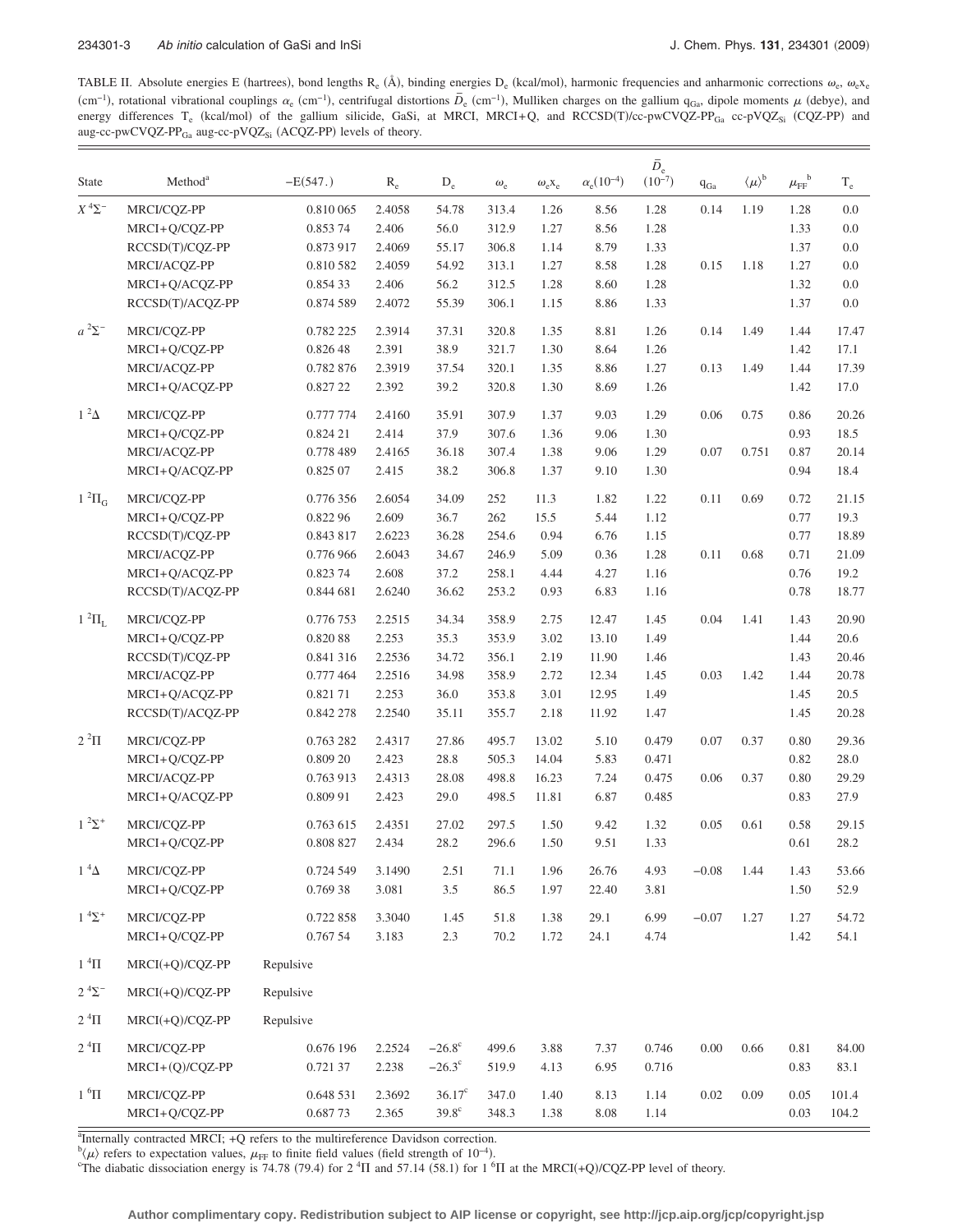<span id="page-3-0"></span>

FIG. 1. MRCI/cc-pwCVQZ-PP $_{Ga}$ cc-pVQZ<sub>Si</sub> PECs of the GaSi molecules. All energies shifted by +547.0 hartrees. Inset: atomic limits of Ga+Si at  $MRCI+\bar{Q}/aug-cc-pwCVQZ-PP_{Ga}aug-cc-pVQZ_{Si}$ .

The leading configuration and the Mulliken atomic distributions point clearly to two half  $\pi$  and one half  $\sigma$  bonds, as depicted in the following valence bond Lewis (vbL) diagram. About 0.65 e<sup>-</sup> is transferred from the  $4s^24p_z^1$  (5s<sup>2</sup>5 $p_z^1$ ) metal

<span id="page-3-1"></span>

FIG. 2. MRCI/cc-pwCVQZ-PP<sub>In</sub>cc-pVQZ<sub>Si</sub> PECs of the InSi molecules. All energies shifted by +487.0 hartrees. Inset: atomic limits of In+Si at  $MRCI+Q/aug-cc-pwCVQZ-PP<sub>In</sub>aug-cc-pVQZ<sub>Si</sub>.$ 

<span id="page-3-2"></span>

FIG. 3. MRCI+Q/cc-pwCVQZ-PP<sub>Ga,In</sub>cc-pVQZ<sub>Si</sub> relative energy levels of GaSi and InSi. The relative energy levels of BSi and AlSi have been taken by Ornellas and Iwata<sup>3[,9](#page-8-20)</sup> at MRCI/cc-pVQZ level.

hybrid to the empty  $3p<sub>z</sub>$  orbital of the Si atom, whereas  $\sim$ 0.5 e<sup>-</sup> are transferred back to the Ga (In) atom through the  $\pi$  system.



The dissociation energies of the ground states of the GaSi and InSi molecules are  $D_e = 54.9(56.2)[55.4]$ and  $50.7(51.9)[51.5]$  kcal/mol at the MRCI(+Q)  $MRCI(+Q)$  $\times$ [RCCSD(T)]/ACQZ-PP level of theory (see Tables [II](#page-2-0) and [III](#page-4-0)). The bond lengths  $R_e$  are 2.406 and 2.603 Å at the MRCI+Q/ACQZ-PP level, respectively. The two molecules are similar to the  $X^4\Sigma^-$  state of InSi, having a  $D_e$  about 4 kcal/mol smaller and a  $R_e$  larger by 0.2 Å than the corresponding values of the  $X^4\Sigma^-$  state of GaSi. In the case of the isovalent BSi (Ref. [3](#page-8-2)) (AlSi) (Ref. [9](#page-8-20)) molecules, the  $D_e$  and  $R_e$  values of the  $X^4\Sigma^-$  state at the MRCI/cc-pVQZ level are  $D_e$ = 75.4(58.3) kcal/mol and  $R_e$ = 1.918(2.424) Å.

# **B.** *a* **<sup>2</sup> −**

In both GaSi and InSi molecules, the  $a^2\Sigma^-$  state is the first excited state, it is well separated from the ground state  $X<sup>4</sup>\Sigma$ <sup>-</sup>, and it is located at about 17 kcal/mol higher (see Figs. [1](#page-3-0) and [2](#page-3-1)). The only difference between  $X^4\Sigma^-$  and  $a^2\Sigma^$ states is the spin. The open electrons are up-up-up in  $X^4\Sigma^$ and up-down-up in  $a^2\Sigma^-$ . Thus, the  $a^2\Sigma^-$  states correlate with the ground state atoms  $Ga/In(^{2}P; M=0) + Si(^{3}P; M=0)$ , maintaining this character throughout and the vbL diagram is as that of the ground states (see above). In both molecules, the bond length  $R_e$  of  $a^2\Sigma^-$  is 0.02 Å shorter than the  $R_e$ values of the  $X^4\Sigma^-$  state. The binding energy  $a^2\Sigma^-$  is  $D_e$  $= 37.5$  (39.2) and 33.2 (34.8) for the two systems, respec-tively, at MRCI(+Q)/ACQZ-PP level of theory (see Tables [II](#page-2-0) and  $III$ ).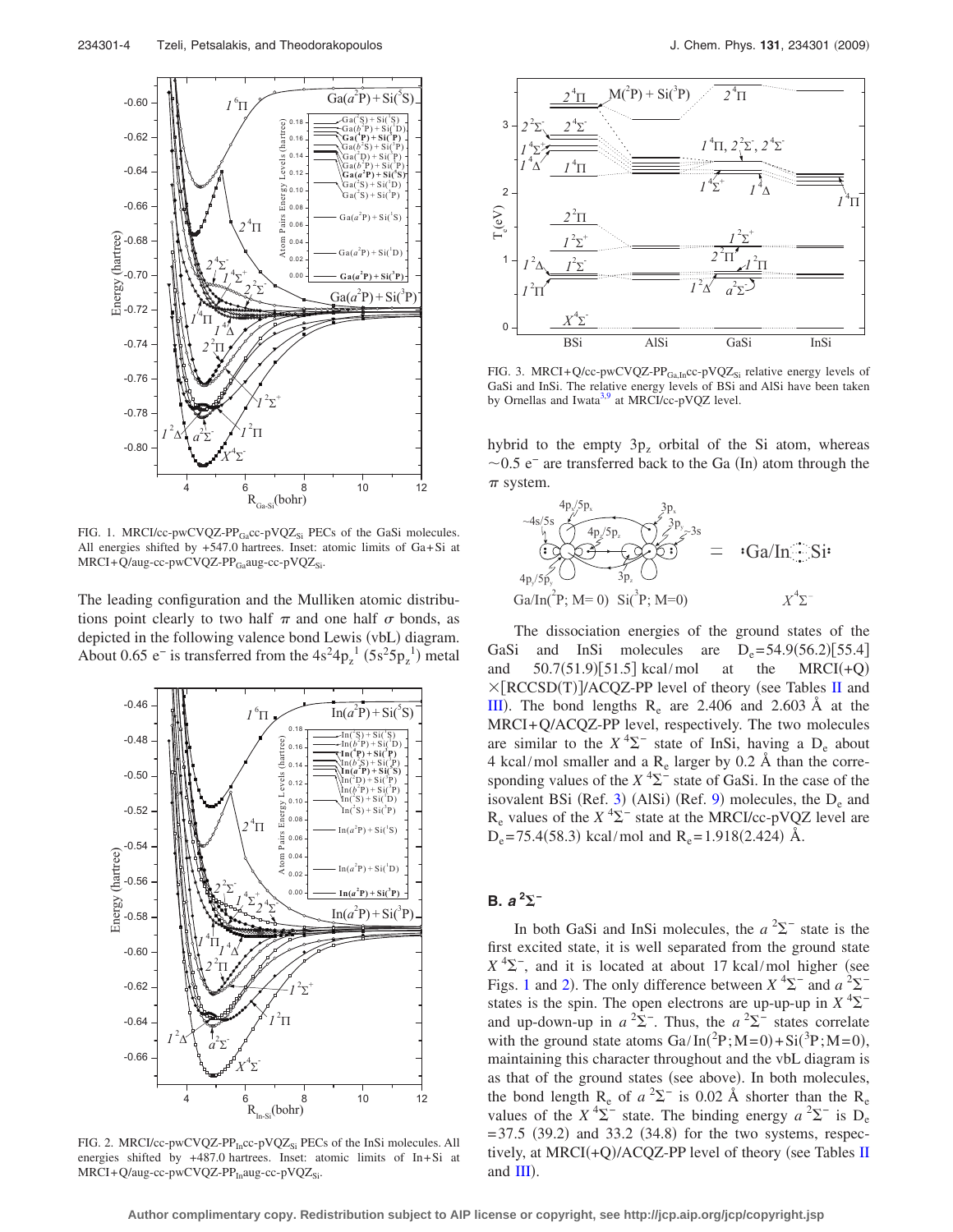<span id="page-4-0"></span>TABLE III. Absolute energies E (hartrees), bond lengths  $R_e$  (Å), binding energies  $D_e$  (kcal/mol), harmonic frequencies and anharmonic corrections  $\omega_e$ ,  $\omega_e x_e$ cm−1, rotational vibrational couplings  $\alpha_e$  (cm<sup>-1</sup>), centrifugal distortions  $\overline{D}_e$  (cm<sup>-1</sup>), Mulliken charges on the indium q<sub>In</sub>, dipole moments  $\mu$  (debye), and  $(\text{c}m^{-1})$ , rotational vibrational couplings  $\alpha_e$ energy differences T<sub>e</sub> (kcal/mol), of the indium silicide, InSi, at MRCI, MRCI+Q, and RCCSD(T)/cc-pwCVQZ-PP<sub>In</sub>cc-pVQZ<sub>Si</sub> (CQZ-PP) and aug-cc-pwCVQZ-PP<sub>In</sub>aug-cc-pVQZ<sub>Si</sub> (ACQZ-PP) levels of theory.

| <b>State</b>            | Method <sup>a</sup>      | $-E(547.)$ | $\rm R_e$ | $D_e$                | $\omega_{\rm e}$ | $\omega_{\rm e}$ X <sub>e</sub> | $\alpha_{\rm e}$<br>$(10^{-4})$ | $\bar{D}_{\rm e}$<br>$(10^{-8})$ | $q_{In}$ | $\langle \mu \rangle^{\mathrm{b}}$ | $\mu_{\text{FF}}^{\phantom{\text{b}}\text{b}}$ | $\rm T_e$ |
|-------------------------|--------------------------|------------|-----------|----------------------|------------------|---------------------------------|---------------------------------|----------------------------------|----------|------------------------------------|------------------------------------------------|-----------|
| $X^{4}\Sigma^{-}$       | MRCI/CQZ-PP              | 0.669 858  | 2.6000    | 50.55                | 272.1            | 0.95                            | 5.38                            | 7.36                             | 0.16     | 1.76                               | 1.94                                           | 0.0       |
|                         | MRCI+Q/CQZ-PP            | 0.721 30   | 2.603     | 51.7                 | 269.9            | 0.89                            | 5.29                            | 7.43                             |          |                                    | 2.05                                           | 0.0       |
|                         | RCCSD(T)/COZ-PP          | 0.742 723  | 2.6016    | 51.24                | 265.0            | 0.81                            | 5.76                            | 7.73                             |          |                                    | 2.11                                           | 0.0       |
|                         | MRCI/ACQZ-PP             | 0.670 481  | 2.5997    | 50.72                | 272.0            | 0.98                            | 5.38                            | 7.37                             | 0.22     | 1.75                               | 1.94                                           | 0.0       |
|                         | MRCI+Q/ACQZ-PP           | 0.722 01   | 2.603     | 51.9                 | 269.7            | 0.91                            | 5.27                            | 7.44                             |          |                                    | 2.05                                           | 0.0       |
|                         | RCCSD(T)/ACQZ-PP         | 0.743 540  | 2.6018    | 51.51                | 264.7            | 0.92                            | 5.92                            | 7.74                             |          |                                    | 2.12                                           | 0.0       |
| $a^2\Sigma^-$           | MRCI/CQZ-PP              | 0.641 780  | 2.5816    | 32.92                | 275.5            | 1.05                            | 6.21                            | 7.49                             | 0.16     | 2.00                               | 2.02                                           | 17.62     |
|                         | MRCI+Q/CQZ-PP            | 0.693 86   | 2.583     | 34.5                 | 275.0            | 0.98                            | 6.09                            | 7.49                             |          |                                    | 2.04                                           | 17.2      |
|                         | MRCI/ACQZ-PP             | 0.642 574  | 2.5819    | 33.22                | 275.1            | 1.05                            | 6.24                            | 7.51                             | 0.18     | 2.00                               | 2.03                                           | 17.51     |
|                         | MRCI+Q/ACQZ-PP           | 0.694 78   | 2.584     | 34.8                 | 274.4            | 0.97                            | 6.11                            | 7.51                             |          |                                    | 2.05                                           | 17.1      |
| $1^2\Delta$             | MRCI/CQZ-PP              | 0.637 508  | 2.6059    | 31.62                | 266.0            | 1.11                            | 6.25                            | 7.60                             | 0.07     | 1.13                               | 1.35                                           | 20.30     |
|                         | MRCI+Q/CQZ-PP            | 0.691 70   | 2.605     | 33.6                 | 265.6            | 1.09                            | 6.23                            | 7.64                             |          |                                    | 1.47                                           | 18.6      |
|                         | MRCI/ACQZ-PP             | 0.638 339  | 2.6061    | 31.94                | 265.6            | 1.11                            | 6.27                            | 7.62                             | 0.11     | 1.14                               | 1.36                                           | 20.17     |
|                         | MRCI+Q/ACQZ-PP           | 0.692 71   | 2.605     | 34.0                 | 265.0            | 1.09                            | 6.26                            | 7.66                             |          |                                    | 1.49                                           | 18.4      |
| $1^2\Pi$ <sub>G</sub>   | MRCI/CQZ-PP              | 0.638 250  | 2.8020    | 31.17                | 222              | 2.7                             | 3.9                             | 7.1                              | 0.14     | 0.96                               | 1.10                                           | 19.83     |
|                         | MRCI+Q/CQZ-PP            | 0.692 21   | 2.794     | 33.4                 | 229              | 2.4                             | 5.4                             | 6.7                              |          |                                    | 1.17                                           | 18.3      |
|                         | RCCSD(T)/CQZ-PP          | 0.714 695  | 2.8106    | 33.65                | 225.1            | 0.7                             | 4.7                             | 6.7                              |          |                                    | 1.21                                           | 17.59     |
|                         | MRCI/ACQZ-PP             | 0.639 007  | 2.8036    | 31.44                | 220              | 2.5                             | 3.7                             | 7.2                              | 0.14     | 0.96                               | 1.10                                           | 19.75     |
|                         | MRCI+Q/ACQZ-PP           | 0.693 07   | 2.796     | 33.7                 | 227              | 2.12                            | 5.2                             | 6.8                              |          |                                    | 1.17                                           | 18.2      |
|                         | RCCSD(T)/ACQZ-PP         | 0.715 701  | 2.8127    | 34.04                | 224              | 0.8                             | 4.8                             | 6.8                              |          |                                    | 1.23                                           | 17.47     |
| $1~^2\Pi_{\rm L}$       | MRCI/CQZ-PP              | 0.634 948  | 2.4398    | 29.10                | 300              | 3.0                             | 9.6                             | 8.9                              | 0.08     | 1.97                               | 2.03                                           | 21.91     |
|                         | MRCI+Q/CQZ-PP            | 0.686 96   | 2.443     | 30.1                 | 293              | 3.7                             | 10.5                            | 9.2                              |          |                                    | 2.07                                           | 21.5      |
|                         | RCCSD(T)/CQZ-PP          | 0.708 679  | 2.4395    | 29.87                | 302              | 1.8                             | 8.3                             | 8.7                              |          |                                    | 2.10                                           | 21.36     |
|                         | MRCI/ACQZ-PP             | 0.635 765  | 2.4394    | 29.41                | 300              | 3.0                             | 9.6                             | 8.9                              | 0.09     | 1.98                               | 2.05                                           | 21.78     |
|                         | MRCI+Q/ACQZ-PP           | 0.68793    | 2.443     | 30.5                 | 293              | 3.6                             | 10.5                            | 9.2                              |          |                                    | 2.09                                           | 21.4      |
|                         | RCCSD(T)/ACQZ-PP         | 0.709 803  | 2.4396    | 30.33                | 302              | 1.7                             | 8.4                             | 8.8                              |          |                                    | 2.12                                           | 21.17     |
| $2^2\Pi$                | MRCI/CQZ-PP              | 0.623 655  | 2.5955    | 23.92                | 430.5            | 14.76                           | 7.48                            | 2.98                             | 0.07     | 0.75                               | 1.39                                           | 28.99     |
|                         | MRCI+Q/CQZ-PP            | 0.677 33   | 2.586     | 24.9                 | 441.8            | 16.06                           | 7.32                            | 2.90                             |          |                                    | 1.47                                           | 27.6      |
|                         | MRCI/ACQZ-PP             | 0.624 401  | 2.5954    | 24.18                | 427.7            | 14.71                           | 8.11                            | 3.02                             | 0.09     | 0.75                               | 1.40                                           | 28.92     |
|                         | MRCI+Q/ACQZ-PP           | 0.678 19   | 2.586     | 25.2                 | 436.4            | 15.12                           | 8.01                            | 2.96                             |          |                                    | 1.48                                           | 27.5      |
| $1^{2}\Sigma^{+}$       | MRCI/CQZ-PP              | 0.622 948  | 2.6282    | 23.14                | 254.2            | 1.27                            | 6.73                            | 7.90                             | 0.03     | 0.70                               | 0.91                                           | 29.44     |
|                         | MRCI+Q/CQZ-PP            | 0.676 31   | 2.625     | 24.2                 | 254.4            | 1.26                            | 6.73                            | 7.95                             |          |                                    | 1.01                                           | 28.2      |
| $1^4\Delta$             | MRCI/CQZ-PP <sup>c</sup> | 0.590 880  | 3.3774    | 2.36                 | 62.2             | 1.36                            | 17.18                           | 29.35                            | $-0.07$  | 1.42                               | 1.37                                           | 49.56     |
|                         | $MRCI + Q/CQZ-PPc$       | 0.643 22   | 3.311     | 3.2                  | 73.9             | 1.33                            | 14.41                           | 23.37                            |          |                                    | 1.42                                           | 49.0      |
| $1 \, {}^{4}\Sigma^{+}$ | MRCI/CQZ-PP              | 0.588 845  | 3.4779    | 1.74                 | 53.5             | 1.03                            | 16.21                           | 33.23                            | $-0.06$  | 1.30                               | 1.28                                           | 50.84     |
|                         | MRCI+Q/CQZ-PP            | 0.641 29   | 3.404     | 2.3                  | 62.5             | 1.20                            | 15.27                           | 27.69                            |          |                                    | 1.35                                           | 50.2      |
| $1~^4\Pi$               | MRCI+O/COZ-PP            | 0.638 75   | 3.374     | 0.2                  |                  |                                 |                                 |                                  |          |                                    | 0.23                                           | 51.80     |
|                         | MRCI+Q/ACQZ-PP           | 0.639 37   | 3.370     | 0.4                  |                  |                                 |                                 |                                  |          |                                    | 0.18                                           | 51.9      |
| $2^{2}\Sigma^{-}$       | MRCI(+Q)/CQZ-PP          | Repulsive  |           |                      |                  |                                 |                                 |                                  |          |                                    |                                                |           |
| $2^{2}\Sigma^{-}$       | $MRCI(+O)/COZ-PP$        | Repulsive  |           |                      |                  |                                 |                                 |                                  |          |                                    |                                                |           |
| $2\,{}^{4}\Pi$          | MRCI/COZ-PP              | 0.539 588  | 2.4096    | $-28.8^{d}$          | 417.5            | 2.63                            | 6.32                            | 4.93                             | 0.03     | 1.04                               | 1.36                                           | 81.75     |
|                         | MRCI+Q/CQZ-PP            | 0.591 95   | 2.392     | $-28.7$ <sup>d</sup> | 434.7            | 2.86                            | 6.25                            | 4.75                             |          |                                    | 1.42                                           | 81.2      |
| $1~^6\Pi$               | MRCI/CQZ-PP              | 0.517 094  | 2.5567    | $37.47^{\rm d}$      | 298.9            | 1.14                            | 5.69                            | 6.74                             | 0.04     | 0.42                               | 0.52                                           | 95.86     |
|                         | MRCI+Q/CQZ-PP            | 0.563 79   | 2.554     | $41.1^d$             | 299.5            | 1.14                            | 5.67                            | 6.76                             |          |                                    | 0.57                                           | 98.8      |

<sup>a</sup>Internally contracted MRCI; +Q refers to the multireference Davidson correction.

 $b(\mu)$  refers to expectation values,  $\mu_{FF}$  to finite field values (field strength of 10<sup>-4</sup>).<br><sup>c</sup>P - 2.2682 (2.202) and D - 2.51 (2.26) at MPCI(+O)(4.COZ BB layel of theory

 $R_e$  = 3.3683 (3.303) and  $D_e$  = 2.51 (3.36) at MRCI(+Q)/ACQZ-PP level of theory.

The diabatic dissociation energy is 63.61 (68.1) for  $2 \text{ }^4\Pi$  and 49.50 (50.5) for 1  $^6\Pi$  at the MRCI(+Q)/CQZ-PP level of theory.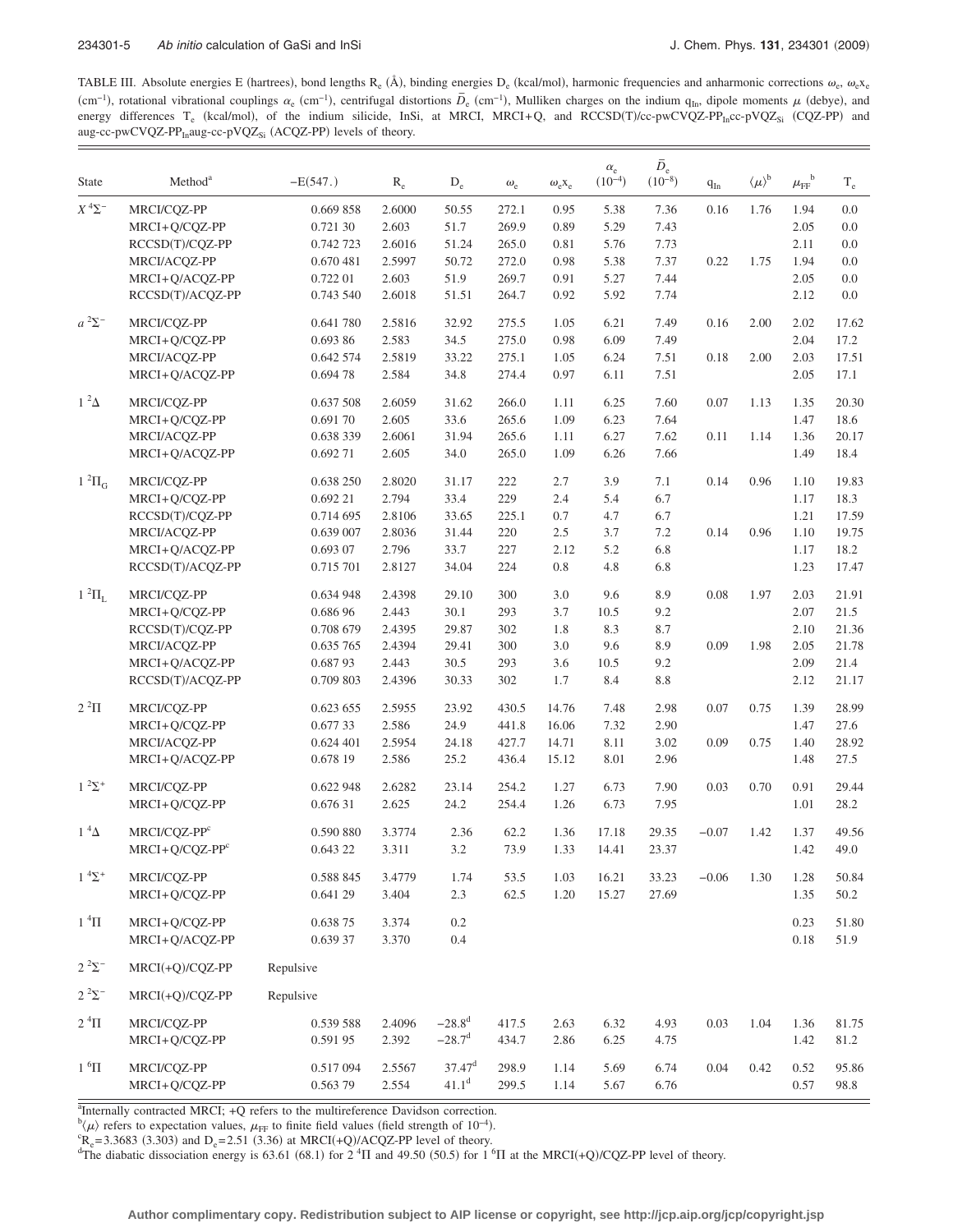<span id="page-5-0"></span>TABLE IV. MRCI/cc-pwCVQZ-PP $_{GaIn}$  cc-pVQZ<sub>Si</sub> atomic Mulliken populations of the calculated binding states of the GaSi(InSi) molecules.

|                                          |            |             | Ga(In)    |                                                                                                         |    |                 | Si     |        |                                                                                                                                                                                                                                                                                                                                                                                                 |
|------------------------------------------|------------|-------------|-----------|---------------------------------------------------------------------------------------------------------|----|-----------------|--------|--------|-------------------------------------------------------------------------------------------------------------------------------------------------------------------------------------------------------------------------------------------------------------------------------------------------------------------------------------------------------------------------------------------------|
| State <sup>a</sup>                       | $4(5)$ s   | $4(5)p_{7}$ | $4(5)p_x$ | $4(5)p_{y}$                                                                                             | 3s | 3p <sub>z</sub> | $3p_x$ | $3p_y$ | Equilibrium leading configuration                                                                                                                                                                                                                                                                                                                                                               |
| $X^4\Sigma^-$                            | 1.77(1.79) |             |           |                                                                                                         |    |                 |        |        | $0.54(0.55) \quad 0.23(0.21) \quad 0.23(0.21) \quad 1.79(1.79) \quad 0.77(0.74) \quad 0.75(0.78) \quad 0.75(0.78) \quad 0.92(0.93) \left[ 1 \sigma^2 2 \sigma^2 3 \sigma^2 4 \sigma^1 1 \pi_x^2 2 \pi_x^1 1 \pi_y^2 2 \pi_y^1 3 \sigma_x^2 1 \sigma_x^2 1 \right]$                                                                                                                              |
| $a^2\Sigma^-$                            |            |             |           |                                                                                                         |    |                 |        |        | $1.74(1.75) \quad 0.58(0.59) \quad 0.23(0.21) \quad 0.23(0.21) \quad 1.78(1.78) \quad 0.77(0.75) \quad 0.74(0.77) \quad 0.74(0.77) \quad 0.80(0.79) \left[ 1 \sigma^2 2 \sigma^2 3 \sigma^2 4 \sigma^1 1 \pi_x^2 2 \pi_x^1 1 \pi_y^2 2 \pi_y^1 1 \delta_x^2 1 \right]$<br>+0.46(0.46)  $1\sigma^2 2\sigma^2 3\sigma^2 4\sigma^1 1\pi^2 \sqrt{2\pi^1} 1\pi^2 \sqrt{2\pi^1} 1\delta^2 + \delta^2$ |
| $1^2\Delta$                              |            |             |           | $1.74(1.75)$ $0.51(0.52)$ $0.31(0.29)$ $0.31(0.29)$ $1.82(1.82)$ $0.80(0.79)$ $0.68(0.69)$ $0.68(0.69)$ |    |                 |        |        | $0.65(0.64) 1\sigma^22\sigma^23\sigma^24\sigma^1$<br>$(1 \pi_x^2 2 \pi_x^2 1 \pi_y^2 - 1 \pi_x^2 1 \pi_y^2 2 \pi_y^2) 1 \delta_+^2 1 \delta_-^2$                                                                                                                                                                                                                                                |
|                                          |            |             |           | $1^{2} \Pi_{G}$ 1.84(1.84) 0.74(0.76) 0.15(0.13) 0.07(0.07) 1.86(1.86) 1.29(1.28) 0.85(0.88) 0.07(0.08) |    |                 |        |        | $0.91(0.90)$   $1\sigma^2 2\sigma^2 3\sigma^2 4\sigma^2 1\pi_x^2 2\pi_x^1 1\pi_y^2 1\delta_x^2 1\delta_z^2$                                                                                                                                                                                                                                                                                     |
| $1 \, {}^2\Pi_{\scriptscriptstyle\rm I}$ |            |             |           |                                                                                                         |    |                 |        |        | 1.62(1.62) 0.24(0.24) 0.30(0.27) 0.73(0.72) 1.70(1.72) 0.35(0.35) 0.70(0.73) 1.20(1.21) 0.89(0.88) $1\sigma^2 2\sigma^2 3\sigma^2 1\pi_x^2 2\pi_x^1 1\pi_y^2 2\pi_y^2 1\delta_1^2 1\delta_2^2$                                                                                                                                                                                                  |
| $2^2\Pi$                                 | 1.80(1.78) |             |           |                                                                                                         |    |                 |        |        | $0.63(0.62)$ $0.21(0.19)$ $0.23(0.27)$ $1.81(1.81)$ $1.02(0.96)$ $0.79(0.81)$ $0.36(0.42)$ $0.78(0.74) 1\sigma^22\sigma^23\sigma^24\sigma^21\pi_x^22\pi_x^11\pi_x^21\delta_x^21\delta_x^2$<br>+0.45(0.48)  $1\sigma^2 2\sigma^2 3\sigma^2 1\pi_x^2 2\pi_x^1 1\pi_y^2 2\pi_y^2 1\delta_{\perp}^2 1\delta_{\perp}^2$                                                                              |
| $1^{2}\Sigma^{+}$                        |            |             |           | $1.74(1.74)$ $0.50(0.48)$ $0.33(0.34)$ $0.33(0.34)$ $1.81(1.81)$ $0.82(0.82)$ $0.67(0.67)$ $0.67(0.67)$ |    |                 |        |        | $0.64(0.63) 1\sigma^22\sigma^23\sigma^24\sigma^1$<br>$(1\pi_x^2 2\pi_x^2 1\pi_y^2 + 1\pi_x^2 1\pi_y^2 2\pi_y^2) 1\delta_x^2 1\delta_y^2$                                                                                                                                                                                                                                                        |
| $1^4\Delta$                              |            |             |           | $1.88(1.88)$ $0.16(0.14)$ $0.51(0.51)$ $0.51(0.51)$ $1.92(1.93)$ $0.93(0.95)$ $0.51(0.51)$ $0.51(0.51)$ |    |                 |        |        | $0.66(0.66)$   $1\sigma^2 2\sigma^2 3\sigma^2 4\sigma^1$<br>$(1\pi_x^2 2\pi_x^1 3\pi_x^1 1\pi_v^2 - 1\pi_x^2 1\pi_v^2 2\pi_v^1 3\pi_v^1) 1\delta_+^2 1\delta_-^2)$                                                                                                                                                                                                                              |
| $1^{4}\Sigma^{+}$                        |            |             |           | $1.90(1.89)$ $0.13(0.12)$ $0.51(0.51)$ $0.51(0.51)$ $1.93(1.93)$ $0.95(0.95)$ $0.51(0.51)$ $0.51(0.51)$ |    |                 |        |        | $0.66(0.65)$   $1\sigma^2 2\sigma^2 3\sigma^2 4\sigma^1$<br>$(1\pi_x^2 2\pi_x^1 3\pi_x^1 1\pi_y^2 + 1\pi_x^2 1\pi_y^2 2\pi_y^1 3\pi_y^1) 1\delta_+^2 1\delta_-^2$                                                                                                                                                                                                                               |
| $2\,{}^{4}\Pi$                           |            |             |           | $1.41(1.35)$ $0.40(0.44)$ $0.30(0.27)$ $0.83(0.84)$ $1.59(1.61)$ $0.53(0.54)$ $0.70(0.71)$ $1.10(1.10)$ |    |                 |        |        | $0.68(0.71)$ $1\sigma^2$ $2\sigma^2$ $3\sigma^1$ $4\sigma^1$ $1\pi^2$ $2\pi^1$ $1\pi^2$ $2\pi^2$ $1\delta^2$ $1\delta^2$<br>$-0.60(0.54) 1\sigma^22\sigma^23\sigma^21\pi_x^22\pi_x^11\pi_y^22\pi_y^13\pi_y^11\delta_{\perp}^21\delta_{\perp}^2$                                                                                                                                                 |
| $1~^6\Pi$                                |            |             |           |                                                                                                         |    |                 |        |        | 1.22(1.17) 0.54(0.56) 0.19(0.17) 0.97(0.98) 1.46(1.50) 0.72(0.69) 0.80(0.81) 0.97(0.97) 0.95(0.95) $1\sigma^2 2\sigma^2 3\sigma^1 4\sigma^1 1\pi_x^2 2\pi_x^1 1\pi_y^2 2\pi_y^1 3\pi_y^1 1\sigma_y^2 2\pi_z^2 1\sigma_y^2 3\sigma^1 1\sigma_z^2 1\sigma_z^2 1\sigma_z^2 1\sigma_z^2 1\sigma_z^2 $<br>$1\delta_{+}^{2}1\delta_{-}^{2}$                                                           |

<sup>a</sup>G refers to the global minimum and L refers to the local minimum.

In the case of the BSi<sup>3</sup> molecule, the <sup>2</sup> $\Sigma$ <sup>-</sup> state is reported as the third excited state lying at 18.5 kcal/mol above the  $X^{4}\Sigma^{-}$  state, at MRCI/cc-pVQZ. However, in AlSi at the same level,<sup>9</sup> the <sup>2</sup> $\Sigma$ <sup>-</sup> state is the first excited state, as in the present calculations on the GaSi and InSi molecules, lying 16.7 kcal/mol above the ground state.

## $C. 1^2\Delta$  and  $1^2\Sigma^+$

The  $1^2\Delta$  and  $1^2\Sigma^+$  states of GaSi and InSi correlate with  $Ga/In(^{2}P; M = \pm 1) + Si(^{3}P; M = \pm 1$  and  $\mp 1)$ , respectively, maintaining this character throughout. A full  $\pi$  and a half  $\sigma$  bond are observed. About 0.4 e<sup>−</sup> transfer through the  $\pi$ -system from the metal atom to Si and 0.3 e<sup>−</sup> transfer from the  $3p_z$  atomic orbital of Si to the empty  $p_z$  (M=0) orbital of Ga(In) as can be seen by the Mulliken atomic distributions (Table [IV](#page-5-0)) and as depicted in the following vbL diagram. The  $1^2\Delta$  and  $1^2\Sigma^+$  states differ in the sign "-" and "+" in the leading configuration and vbL diagrams.

 $Ga/In$ <sup> $\bigcirc$ </sup>Si  $Ga/In(^{2}P; M=\pm 1)$   $Si(^{3}P; M=\pm, \mp 1)$  $( + )$  $I^2\Delta(I^2\Sigma^+)$  $-4s/5s$   $4p\sqrt{5p^2}$  $4p_x/5p_x$  $4p_y/5p_y 3p_z$  $3p_x$  $\sim$ 3s  $\bigcap$   $\mathcal{Z}^{\mathbf{p}_y \rightarrow \mathbf{p}_y}$   $\mathcal{Z}^{\mathbf{p}_z}$   $\bigcap$  3p<sub>y</sub>

In both molecules, the 1<sup>2</sup> $\Delta$  and 1<sup>2</sup> $\Sigma$ <sup>+</sup> states are found at about 18.5 and 28.2 kcal/mol above the ground states  $X^4\Sigma^-$ (see Figs. [1](#page-3-0) and [2](#page-3-1) and Tables [II](#page-2-0) and  $III$ ). At the highest level

of theory  $MRCI(+Q)/ACQZ-PP$ , the binding energies of the  $1^{2}\Delta$  states are D<sub>e</sub>=36.2 (38.2) and 31.9 (34.0) kcal/mol for the GaSi and InSi, respectively. The corresponding bond lengths  $R_e$  are 2.415 and 2.605 Å at the MRCI+Q/ACQZ-PP level, respectively. For the  $1^2\Sigma^+$  states, the dissociation energies are about 10 kcal/mol smaller and the bond lengths are 0.02 Å shorter than the corresponding values of the 1  $^{2}\Delta$ states in both molecules (see Tables [II](#page-2-0) and [III](#page-4-0)).

## **D.** 1<sup>2</sup> $\Pi$  and 2<sup>2</sup> $\Pi$

The  $1<sup>2</sup>\Pi$  state is found at 19.2 kcal/mol (GaSi) and 18.2 kcal/mol (InSi) above the  $X<sup>4</sup>\Sigma^{-}$  one and it presents two minima, one of which results from an avoided crossing with  $2<sup>2</sup>\Pi$  $2<sup>2</sup>\Pi$  (see Figs. [1](#page-3-0) and 2) with similar  $D_e$  at MRCI and  $RCCSD(T)$  in both basis sets (see Figs. [1](#page-3-0) and [2](#page-3-1)). However, in the case of the InSi molecule at the MRCI+Q level (i.e., where the quadruple-CI correction is included), the second minimum is found to be a shoulder rather than a clear second minimum. The barrier between the global and the local minima  $1^2\Pi_G \rightarrow 1^2\Pi_L$  is 1.1 (1.5) kcal/mol for GaSi and 2.3 kcal/mol for InSi at MRCI $(+Q)$  with both CQZ-PP and ACQZ-PP basis sets.

The  $1^2\Pi$  state correlates with  $Ga/In(^2P; M=0)$  $+Si(^{3}P; M = \pm 1)$  and maintains this character up to the first minimum. This is typically the global minimum at 2.608[2.624] Å with a  $D_e = 37.5[36.6]$  for GaSi and at 2.796[2.813] Å with a  $D_e = 33.7[34.0]$  for InSi at the MRCI+Q [RCCSD(T)]/ACQZ-PP level of theory. Then,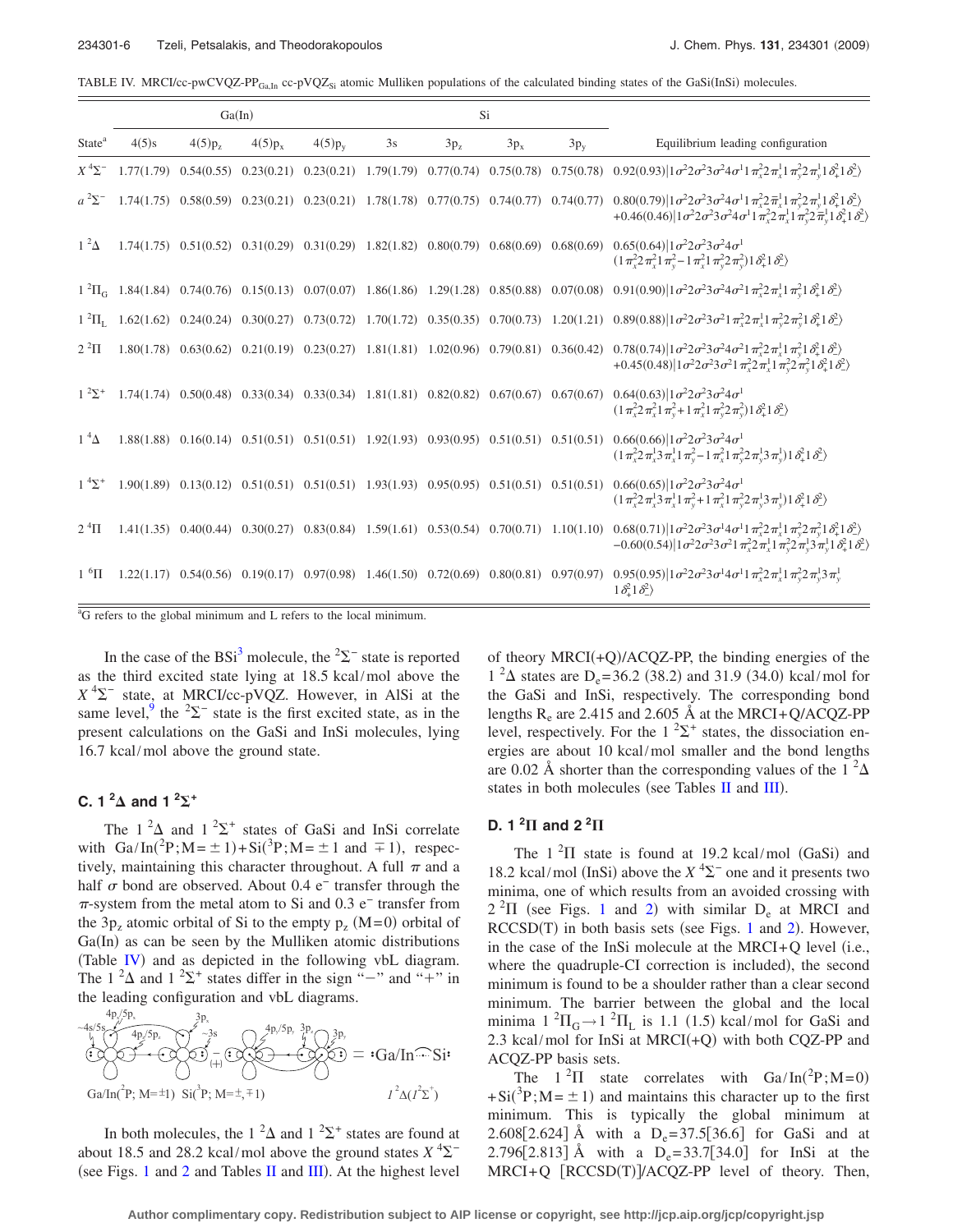around 4.6 bohrs (GaSi) and 4.9 bohrs (InSi), the  $1^2\Pi$  state interacts with the  $2<sup>2</sup>$ II, thus it changes its character to Ga/In  $({}^{2}P; M = \pm 1) + Si({}^{3}P; M = 0)$  $({}^{2}P; M = \pm 1) + Si({}^{3}P; M = 0)$  $({}^{2}P; M = \pm 1) + Si({}^{3}P; M = 0)$  (Figs. 1 and [2](#page-3-1)). The local minimum is located at 2.253[2.254] Å with a  $D_e = 36.0[35.1]$  for GaSi and at 2.443[2.440] Å with a  $D_e = 30.5[30.3]$  for InSi at the MRCI+Q[RCCSD(T)]/ACQZ-PP level of theory.

At the global minimum, a whole  $\sigma$  bond and a half  $\pi$ bond are observed for the  $1<sup>2</sup>\Pi$  state in both GaSi and InSi. About 0.3 e<sup>−</sup> transfer from the  $p_z$  atomic orbital of Ga/In to the  $3p<sub>z</sub>$  orbital of Si and 0.15 e<sup>−</sup> are backdonated from the  $3p_x$  atomic orbital of Si to the empty  $p_x$  of Ga/In (see Table [IV](#page-5-0)). At the local minimum, a whole  $\pi$  and a half  $\pi$  bond are observed and a small transfer from the 4s/5s atomic orbital of metal to the empty  $p_z$  atomic orbital of Si. The vbL diagrams of the two minima are as follows.



The  $2<sup>2</sup>\Pi$  state presents a minimum at 2.423 Å (GaSi) and 2.586 Å (InSi), i.e., at the avoided crossing of the two adiabatic curves of  ${}^{2}\Pi$  symmetry. The binding energies are  $29.0$  kcal/mol  $(GaSi)$  and  $25.2$  kcal/mol  $(InSi)$  at the MRCI+Q/ACQZ-PP level of theory.

In the BSi (Ref. [3](#page-8-2)) and AlSi (Ref. [9](#page-8-20)) molecules avoided crossing between the adiabatic PECs of the  $1^2\Pi$  and  $2^2\Pi$ states are also found. However, in the case of the BSi, the  $1<sup>2</sup>\Pi$  state (reported as the first excited state lying at 16.9 kcal/mol above the ground state<sup>3</sup>) presents only one minimum, $3$  which corresponds to the second (local) minimum of the GaSi and InSi molecules, and a shoulder at larger R. In the case of AlSi (Ref. [9](#page-8-20)) the  $1^2\Pi$  state has a very flat potential-well minimum, meaning that the two minima are jointed, while in the case of GaSi, as shown above, the two minima are separated and in the InSi case the two minima are separated in MRCI but in MRCI+Q the second minimum is rather a shoulder.

## **E.** 1<sup>4</sup> $\Delta$  and 1<sup>4</sup> $\Sigma$ <sup>+</sup>

These states have shallow van der Waals minima with a dissociation energies of about  $3.5(1^{4}\Delta)$  and  $2.3(1 \text{ }^{4}\Sigma^{+})$  kcal/mol for both molecules (see Tables [II](#page-2-0) and [III](#page-4-0)). The 1<sup>4</sup> $\Delta$  and 1<sup>4</sup> $\Sigma$ <sup>+</sup> states correlate with Ga/In(<sup>2</sup>P;M  $= \pm 1$ )+Si(<sup>3</sup>P;M=  $\pm 1$  and  $\mp 1$ ) and maintain their character throughout. A weak half  $\sigma$  bond is observed and 0.1 e<sup>−</sup> transfers from the  $3p<sub>z</sub>$  atomic orbital of Si to the empty  $p<sub>z</sub>$ orbital of Ga(In) (see Table [IV](#page-5-0)). Pictorially, the vbL diagram is as follows.



## **F.** 2<sup>2</sup>∑<sup>−</sup> and 2<sup>4</sup>∑<sup>−</sup>

They are repulsive for both molecules and correlate with Ga/In(<sup>2</sup>P;M= $\pm$ 1)+Si(<sup>3</sup>P;M= $\mp$ 1). The 2<sup>2</sup> $\Sigma$ <sup>-</sup> states maintain their character in their whole potential energy curves, while the  $2 \frac{4}{2}$  states present an avoided crossing at ~5 bohrs with a 3<sup>4</sup> $\Sigma$ <sup>-</sup> state and the new character at shorter R is  $Ga/In(^{4}P) + Si(^{3}P)$ .

## $G. 1 \, {}^4\Pi$  and 2  ${}^4\Pi$

The  $1<sup>4</sup>\Pi$  states also correlate with the atomic ground state limits,  $Ga/In(^{2}P; M = \pm 1) + Si(^{3}P; M = 0)$ . Practically, they are repulsive. Only for InSi, the curve is very slightly bound, 0.38 kcal/mol at the MRCI+Q/ACQZ-PP level of theory. The  $2^{4}\Pi$  states correlate with  $Ga/In(^{2}P;M=0)$  $+Si(^{3}P; M = \pm 1)$  and they are unbound, with a local minimum as a result of an avoided crossing with higher  ${}^{4}\Pi$  states at  $5.2$  $5.2$  bohrs (GaSi) and  $5.5$  bohrs (InSi) (see Figs. [1](#page-3-0) and 2). Judging from the population analyses, the leading configurations along the curves, and calculation of some higher  ${}^{4}\Pi$ states at CASSCF level of theory, we conclude that the  $2\,{}^{4}\Pi$ states at short R obtain a character  $Ga/In(^{4}P; M = \pm 1)$  $+Si(^{3}P; M=0)$ . It might be noted that the diabatic curves with the above character cross eight  ${}^{4}\Pi$  states before the crossing with the  $2 \text{ }^4\Pi$  states, i.e., one  $\text{ }^4\Pi$  resulting from Ga/In(<sup>2</sup>S)+Si(<sup>3</sup>P), two <sup>4</sup>II from Ga/In( $b$ <sup>2</sup>P)+Si(<sup>3</sup>P), one <sup>4</sup> $\Pi$  from Ga/In(a<sup>2</sup>P)+Si(<sup>5</sup>S), three <sup>4</sup> $\Pi$  from Ga/In(<sup>2</sup>D) +Si<sup>(4</sup>P), and one <sup>4</sup> $\Pi$  from Ga/In( $b<sup>2</sup>S$ )+Si(<sup>3</sup>P) (see insets in Figs. [1](#page-3-0) and [2](#page-3-1)). As mentioned, the  $2<sup>4</sup>\Pi$  states are unbound with respect to the atomic ground state products, with the local minima lying at 26.3 kcal/mol (GaSi) and 28.7 kcal/mol (InSi) above the respective atomic ground state products. However, with respect to diabatic products Ga/In(<sup>4</sup>P) + Si(<sup>3</sup>P)  $D_e$ = 79.4 kcal/mol (GaSi) and  $68.1$  kcal/mol (InSi) at the MRCI+Q/CQZ-PP level of theory. A half  $\sigma$ , a whole  $\pi$ , and a half  $\pi$  bond are formed. Pictorially, the bonding is as follows.



An additional avoided crossing is found at about 4.2 bohrs between the  $2 \text{ }^4\Pi$  and  $1 \text{ }^4\Pi$  states in both systems.

## **H. 1 <sup>6</sup>**

This state is the lowest of the sextet states. It correlates with  $Ga/In(^{2}P; M = \pm 1) + Si(^{5}S)$  but for R near 7 bohrs it suffers an avoided crossing with the  $2<sup>6</sup>$ II state, therefore the *in situ* equilibrium character becomes  $Ga/In(^{4}P; M = \pm 1)$ +Si(<sup>2</sup>P;M=0). Two half  $\sigma$  and  $\pi$  bonds are observed, the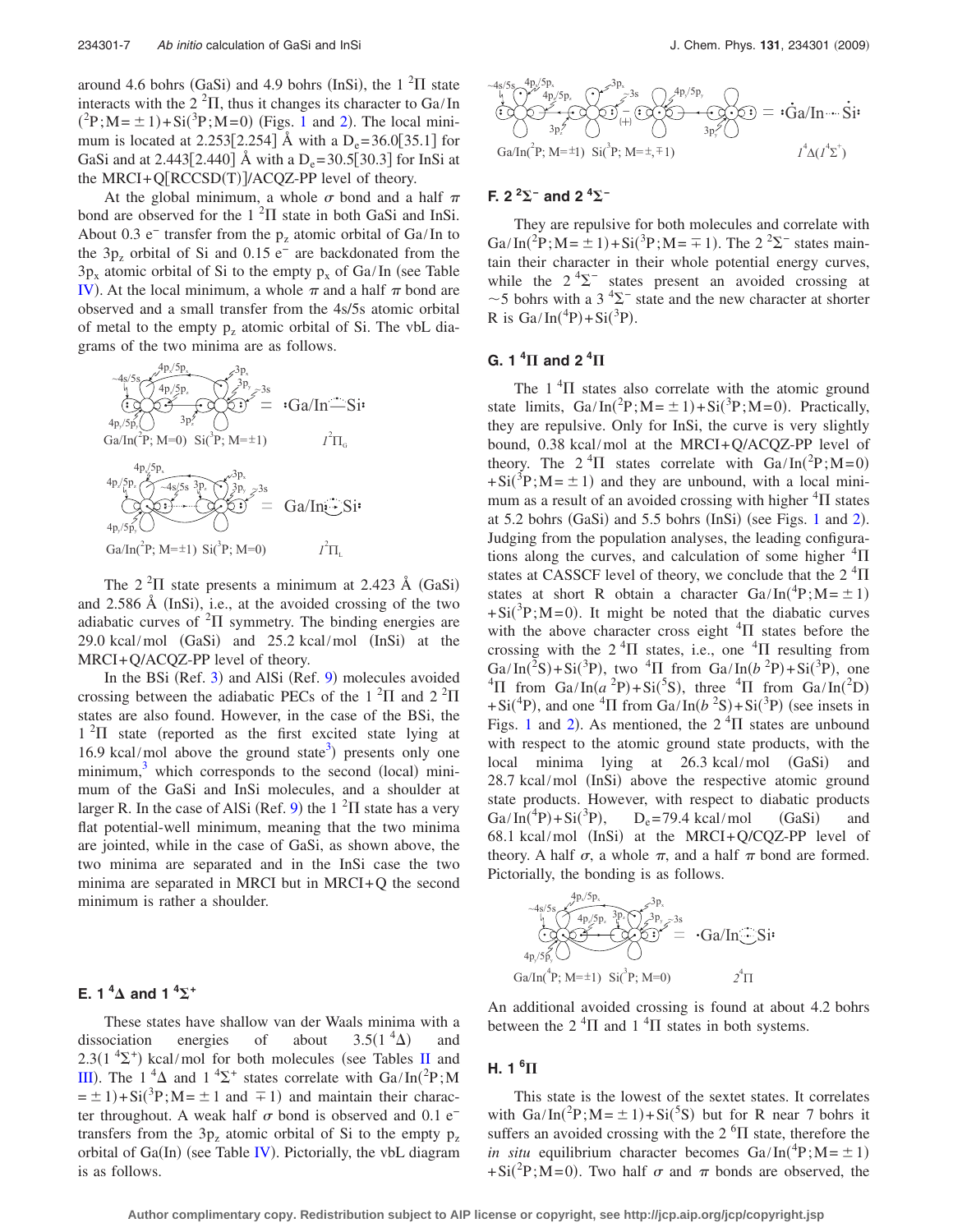result of about 0.2 e<sup>−</sup> transfer from the  $3p_x$  atomic orbital of Si to the empty  $p_x$  orbital of Ga/In, with a backtransfer of 0.2 e<sup>−</sup> from the  $p_z$  of Ga/In to  $3p_z$  atomic orbital of Si. Pictorially, the vbL diagram is as follows.

$$
\overbrace{ {}^4P_2/5P_3 \over \leftarrow Q} \overbrace{ {}^4P_2/5P_2 \over \leftarrow Q} \overbrace{ {}^3P_2 \overline{P_3} \overline{P_2} \overline{P_3} \overline{P_4} \overline{P_5} \overline{P_6} \overline{P_6} \overline{P_7} \overline{P_8} \overline{P_8} \overline{P_9} \overline{P_9} \overline{P_9} \overline{P_9} \overline{P_9} \overline{P_9} \overline{P_9} \overline{P_9} \overline{P_9} \overline{P_9} \overline{P_9} \overline{P_9} \overline{P_9} \overline{P_9} \overline{P_9} \overline{P_9} \overline{P_9} \overline{P_9} \overline{P_9} \overline{P_9} \overline{P_9} \overline{P_9} \overline{P_9} \overline{P_1} \overline{P_1} \overline{P_1} \overline{P_1} \overline{P_2} \overline{P_3} \overline{P_1} \overline{P_2} \overline{P_3} \overline{P_4} \overline{P_5} \overline{P_6} \overline{P_1} \overline{P_1} \overline{P_2} \overline{P_3} \overline{P_4} \overline{P_5} \overline{P_6} \overline{P_1} \overline{P_1} \overline{P_2} \overline{P_3} \overline{P_4} \overline{P_5} \overline{P_1} \overline{P_1} \overline{P_2} \overline{P_3} \overline{P_2} \overline{P_3} \overline{P_4} \overline{P_1} \overline{P_2} \overline{P_3} \overline{P_4} \overline{P_5} \overline{P_1} \overline{P_2} \overline{P_3} \overline{P_4} \overline{P_1} \overline{P_2} \overline{P_2} \overline{P_3} \overline{P_4} \overline{P_1} \overline{P_2} \overline{P_4} \overline{P_1} \overline{P_2} \overline{P_2} \overline{P_3} \overline{P_4} \overline{P_5} \over
$$

The binding energy of the  $1<sup>6</sup>\Pi$  state, with respect to Ga/In(<sup>2</sup>P)+Si(<sup>5</sup>S), is D<sub>e</sub>=39.8 kcal/mol (GaSi) and 41.1 kcal/mol (InSi), while the diabatic  $D_e$  with respect to Ga/In(<sup>4</sup>P) + Si(<sup>2</sup>P) is D<sub>e</sub>=58.1 kcal/mol (GaSi) and 50.5 kcal/mol (InSi) (see Tables [II](#page-2-0) and [III](#page-4-0)). The bond lengths are 2.365 Å (GaSi) and 2.554 Å (InSi) at the MRCI+Q/CQZ-PP level of theory.

The 12 states that result from the ground states of Ga/In(<sup>2</sup>P) and Si(<sup>3</sup>P) exhibit a spread at [1](#page-3-0)2 bohrs in Figs. 1 and [2.](#page-3-1) However, the asymptotic spread is less than 4 mhartrees at the MRCI and 1 mhartrees at the MRCI+Q level of theory as calculated at 30 bohrs. Spin-orbit effects have not been taken into account in the present study. In the case of the InSi molecule spin-orbit effects could cause a small change in the shapes of the PECs. However, for both molecules GaSi and InSi, the ground states are  $\Sigma$  states and they are well separated from the excited states. Thus, it is unlikely for the calculated data of the ground state to change because of the spin-orbit coupling.

The relative energies of the molecular states of the isovalent MSi molecules, M=B, Al, Ga, and In are depicted in Fig. [3.](#page-3-2) The data for the BSi and AlSi molecules at MRCI/cc-pVQZ level of theory were taken by Ornellas and Iwata.<sup>3[,9](#page-8-20)</sup> All four molecules have a  $X<sup>4</sup>\Sigma^{-}$  as a ground state followed by three closely lying states  $1^2\Pi$ ,  $1^2\Delta$ , and  $1^2\Sigma$ <sup>-</sup>. This ordering is found for  $BSi$ ,<sup>3</sup> while for the next two molecules the ordering is reversed, i.e.,  $1^2\Sigma^-, 1^2\Delta$ , and  $1^2\Pi$  and for InSi the ordering is  $1^2\Sigma^-, 1^2\Pi$ , and  $1^2\Delta$ . The next excited states are the  $1^2\Sigma^+$  and  $2^2\Pi$ , which are well separated for BSi, but they are almost energetically degenerate and with a reverse ordering for the remaining three molecules. The next five states are also well separated in BSi and bound with respect to the atomic ground state products. In AlSi they are also bound but with less binding energy and they are more close lying to each other. For GaSi and InSi, some of these five states are found to be unbound (see Fig.  $3$ ).

Finally, the dipole transition moments for transitions involving the two lowest states  $X^4\Sigma^-$  and  $a^2\Sigma^-$  states were determined. In Table [V,](#page-7-0) the absorption oscillator strength and the A Einstein coefficient for the emission of some dipole allowed transitions are given. The corresponding radiative lifetimes are  $4.3(4.2) \times 10^{-5}$  s for the  $2^{2} \Pi$  state, 6.7(4.4)  $\times 10^{-4}$  s for  $1^{2}$ , and  $8.2(3.3) \times 10^{-7}$  s for  $2^{4}$ II of the GaSi (InSi) molecules at the MRCI/CQZ-PP level of theory. The radiative lifetimes have been estimated on the basis of the vertical electronic dipole transition moments to all possible lower states at the minimum of the excited states. The data are similar for the two molecules as expected because of the similarity of the corresponding PECs. The estimated os-

<span id="page-7-0"></span>TABLE V. Oscillator strengths,  $F_L$  (at  $R_{min}$  of the lowest state), for absorption and A Einstein coefficients,  $A_v$  (s<sup>−1</sup>) (at R<sub>min</sub> of the upper state), for emission of the dipole-allowed transitions of the GaSi and InSi molecules at  $MRCI/cc-pwCVQZ-PP<sub>Ga,In</sub> cc-pVQZ<sub>Si</sub> level of theory.$ 

|                                                                              | GaSi                  |                      | InSi                  |                      |  |  |
|------------------------------------------------------------------------------|-----------------------|----------------------|-----------------------|----------------------|--|--|
|                                                                              | $F_L$                 | $A_{\rm v}$          | $F_L$                 | $A_{\rm v}$          |  |  |
| $X^4\Sigma^{-1}$ $^4\Pi$                                                     | $1.49 \times 10^{-3}$ |                      | $2.00 \times 10^{-3}$ |                      |  |  |
| $X^4\Sigma$ <sup>-</sup> -2 <sup>4</sup> $\Pi$                               | $1.35 \times 10^{-3}$ | $1.01 \times 10^{6}$ | $4.43 \times 10^{-3}$ | $2.59 \times 10^6$   |  |  |
| $X$ <sup>4</sup> $\Sigma$ <sup>-</sup> -2 <sup>4</sup> $\Sigma$ <sup>-</sup> | $1.38 \times 10^{-3}$ |                      | $5.78 \times 10^{-3}$ |                      |  |  |
| $a^{2}\Sigma^{-1}$ $^{2}\Pi$                                                 | $1.38 \times 10^{-4}$ |                      | $9.73 \times 10^{-5}$ |                      |  |  |
| $a^{2}\Sigma^{-1}2^{2}\Pi$                                                   | $2.40 \times 10^{-3}$ | $1.65 \times 10^{4}$ | $2.42 \times 10^{-3}$ | $1.53 \times 10^{4}$ |  |  |
| $a^{2}\Sigma^{-1}2^{2}\Sigma^{-}$                                            | $2.61 \times 10^{-4}$ |                      | $3.90 \times 10^{-4}$ |                      |  |  |

cillator strengths suggest that the transitions in absorption are weak and their values follow the selection rules for Hund case a diatomics. The  $X^4\Sigma^{-2}$ <sup>4</sup> $\Pi$  transition is predicted to be stronger than  $a^2\Sigma^{-2}$  -2<sup>2</sup> $\Pi$  in emission.

#### **IV. SUMMARY**

Employing multireference variational (MRCI) and coupled cluster [RCCSD(T)] methods combined with quantitative basis sets, we have calculated 13 states of the GaSi and InSi molecules. The correlation consistent cc-pVQZ and aug-cc-pV*Q*Z basis sets for Si were used in combination with the correlation consistentlike weighted core basis sets, i.e., cc-pwCVQZ-PP and aug-cc-pwCVQZ-PP for Ga and In. These employ an accurate small-core relativistic pseudopotentials and they are developed specifically for the 3d (4d) correlation, which we need to include in our calculation in order to obtain accurate results.

For all states we report on full PECs, energetics, and spectroscopic parameters, dipole moments calculated as expectation values  $({\langle \mu \rangle})$ , and also by the finite field method  $(\mu_{\text{FF}})$ . A summary of our main results follows.

- $(i)$ For both molecules, the ground state is of  ${}^{4}\Sigma^{-}$  symmetry, with a  $D_e$  ( $D_0$ ) value of 56.2 (55.7) kcal/mol at  $r_e = 2.406$  Å for GaSi and 51.9 (51.5) kcal/mol at  $r_e = 2.603$  Å for GaSi.
- $(ii)$ The first excited state is the  $2\Sigma^-$  state, lying 17 kcal/mol above the ground state, with  $D_e$  $= 39.2$  kcal/mol (GaSi) and 34.8 kcal/mol (InSi). In both molecules, the bond length,  $R_e$ , is 0.02 Å shorter than the R<sub>e</sub> values of the  $X^4\Sigma^-$  state.
- $(iii)$  Six out of the 12 states, which result from the ground states of Ga/In( ${}^{2}P$ ) and Si( ${}^{3}P$ ), are bound with D<sub>e</sub> ranging from  $56.2$  to  $28.2$  kcal/mol  $(GaSi)$  and 51.9 to 24.2 kcal/mol (InSi). For both molecules, two states are van der Waals states with a  $D_e$  ranging from 2.3 to 3.5 kcal/mol, three states are practically unbound and the last one is unbound with respect to asymptotic products but bound with respect to diabatic products by 79.4 kcal/mol (GaSi) and 68.1 kcal/mol (InSi). This last state has the shortest bond length of all calculated states 2.238 Å (GaSi) and  $2.392 \text{ Å } (\text{InSi})$ .